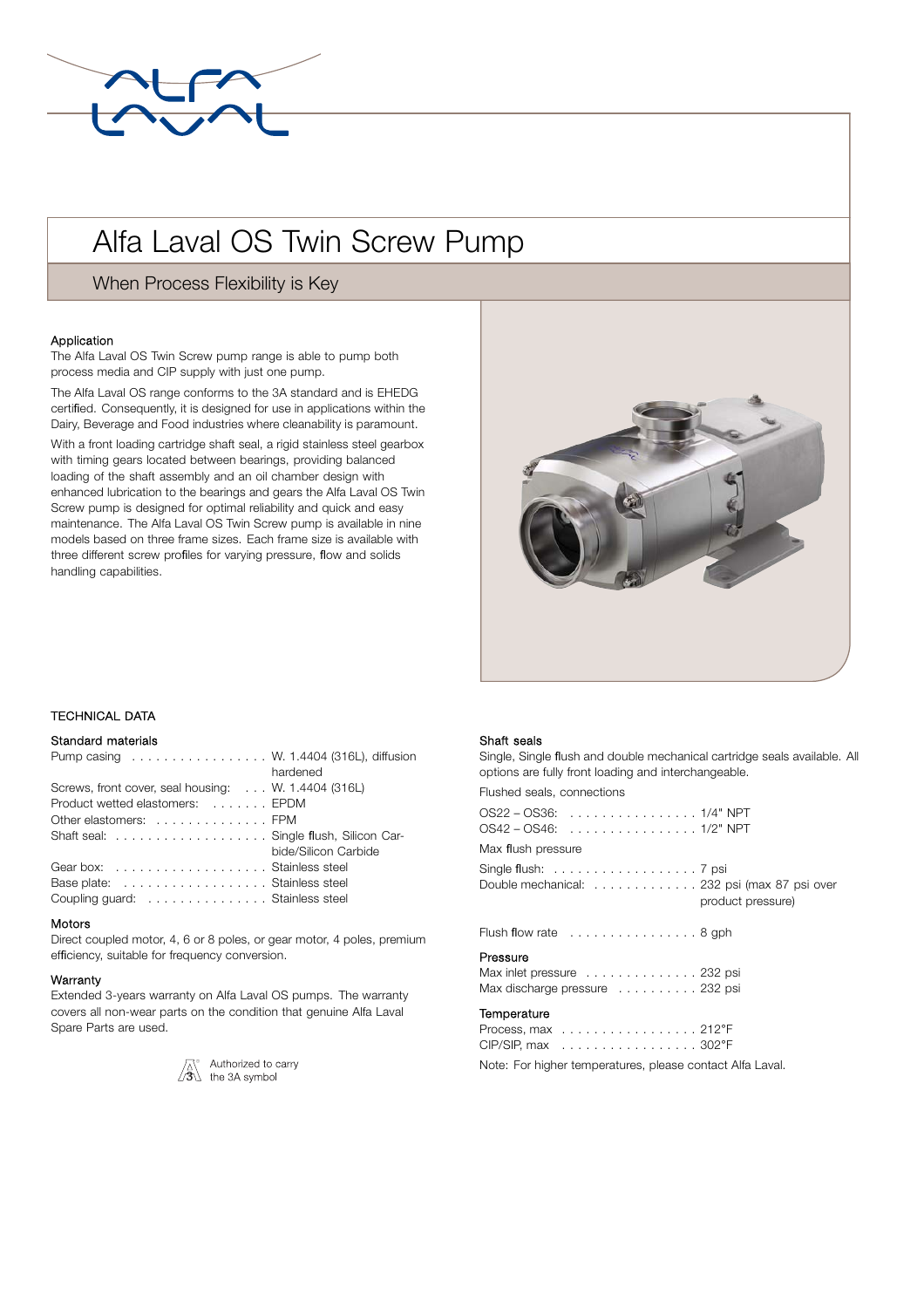# Operating data

|       |          | Max Differential | Max speed |            |                   |  |  |
|-------|----------|------------------|-----------|------------|-------------------|--|--|
| Model | Max Flow | Pressure         | Process   | <b>CIP</b> | Max Particle Size |  |  |
|       | gpm      | psi              | rpm       | rpm        | inch              |  |  |
| OS 22 | 80       | 232              | 2500      | 3300       | 0.47              |  |  |
| OS 24 | 107      | 174              | 2500      | 3300       | 0.63              |  |  |
| OS 26 | 161      | 116              | 2500      | 3300       | 0.94              |  |  |
| OS 32 | 153      | 232              | 2200      | 3000       | 0.63              |  |  |
| OS 34 | 205      | 174              | 2200      | 3000       | 0.83              |  |  |
| OS 36 | 308      | 116              | 2200      | 3000       | 1.26              |  |  |
| OS 42 | 294      | 232              | 1800      | 2800       | 0.83              |  |  |
| OS 44 | 394      | 174              | 1800      | 2800       | 1.14              |  |  |
| OS 46 | 591      | 116              | 1800      | 2800       | .69               |  |  |

## Dimension

PUMP SHOWN WITH TRI-CLAMP, SUCTION AND DISCHARGE CONNECTIONS



|             | ØА              |      |                  |      |      |      |      |      |      |           |      |      |      |      |       |       |      |            |      | ØΑ             | C (Tri- |
|-------------|-----------------|------|------------------|------|------|------|------|------|------|-----------|------|------|------|------|-------|-------|------|------------|------|----------------|---------|
| Model       |                 | в    | D                | Е    | F    | G    | H    | J    | κ    |           | N    | P    | Q    | R    | s     |       | U    | ۷          | x    | Hori-          |         |
|             | Vertical        |      |                  |      |      |      |      |      |      |           |      |      |      |      |       |       |      |            |      | zontal         | Clamp)  |
|             | inch            | Inch | Inch             | Inch | Inch | Inch | Inch | Inch | Inch | Inch      | Inch | Inch | Inch | Inch | Inch  | Inch  | Inch | Inch       | Inch | Inch           | Inch    |
| <b>OS22</b> |                 |      |                  |      |      |      |      |      |      |           |      |      |      |      |       |       |      |            |      | $\mathfrak{D}$ | 3.49    |
| <b>OS24</b> | $1\frac{1}{2}$  | 8.27 | 8.66             | 0.35 | 0.79 | 2.15 | 4.41 | 1.57 | 0.24 | 19.88     | 4.63 | 6.50 | 0.49 | 7.48 | 7.87  | 6.89  | 0.43 | 8.50       | 1.30 | $2\frac{1}{2}$ | 3.74    |
| <b>OS26</b> | $22\frac{1}{2}$ |      |                  |      |      |      |      |      |      |           |      |      |      |      |       |       |      |            |      | 3              | 3.99    |
| <b>OS32</b> |                 |      |                  |      |      |      |      |      |      |           |      |      |      |      |       |       |      |            |      | 3              | 4.23    |
| OS34        | $2\frac{1}{2}$  |      | 10.43 10.24 0.43 |      | 1.18 | 2.44 | 5.20 | .57  | 0.31 | 24.61     | 5.71 | 87.  | 0.59 | 9.06 | 9.45  | 8.27  | 0.43 | 10.43      | 1.69 |                |         |
|             | 3               |      |                  |      |      |      |      |      |      |           |      |      |      |      |       |       |      |            |      | 4              | 4.71    |
| OS36        |                 |      |                  |      |      |      |      |      |      |           |      |      |      |      |       |       |      |            |      |                |         |
| <b>OS42</b> | 3               |      |                  |      |      |      |      |      |      |           |      |      |      |      |       |       |      |            |      | $\overline{4}$ | 5.8     |
| <b>OS44</b> | $\overline{4}$  |      | 13.39 13.78 0.59 |      | .77  | 3.43 | 7.09 | 2.76 | 0.55 | 31<br>.10 | 7.09 | 9.84 | 0.79 | .42  | 12.60 | 11.02 | 0.69 | 13.62 2.28 |      | 6              | 6.77    |
| OS46        |                 |      |                  |      |      |      |      |      |      |           |      |      |      |      |       |       |      |            |      |                |         |

# Options

- A. Single mechanical shaft seal.
- B. Double mechanical shaft seal.
- C. Silicon Carbide/Carbon seal faces
- D. Product wetted elastomers in FPM or FFPM.
- E. Diffusion hardened screws.
- F. Heating jacket.
- G. Rectangular inlet.
- H. Hydrostatic testing with certificate.
- I. Reversed flow.
- J. Bottom inlet or outlet.
- K. Baseplate fitted with adjustable stainless steel ball feet.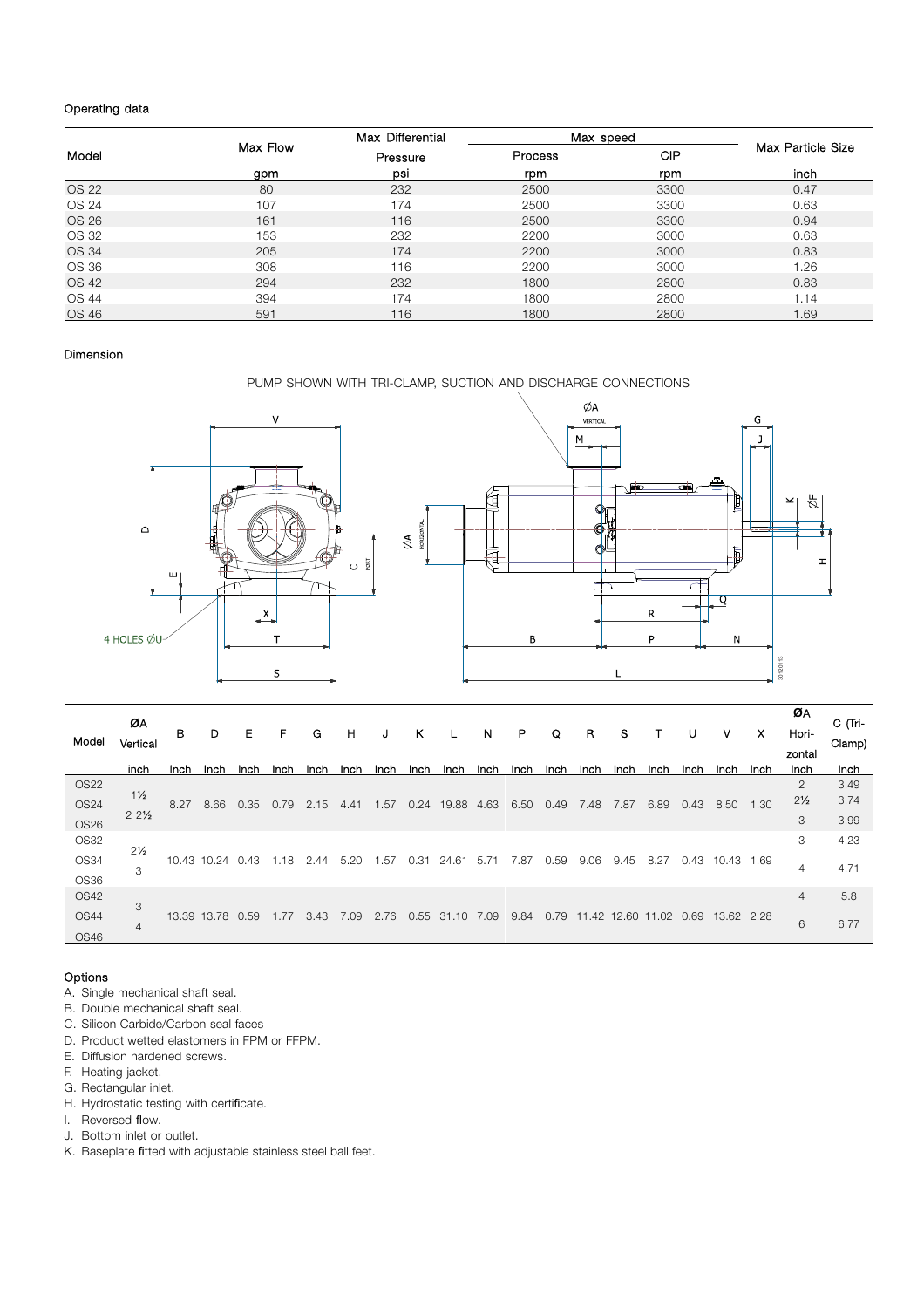# Pump sizing

In order to correctly size a twin screw pump some essential information is required. Provision of this information listed below enables our Technical Support personnel to obtain the optimum pump selection. Specific CIP data are important as well.

- Product/Fluid Data
- Fluid to be pumped
- Viscosity
- Pumping temperature, minimum, normal and maximum
- Cleaning in Place temperature(s), minimum, normal and maximum Performance Data
- Flow rate, minimum, normal and maximum
- Discharge head/pressure (closest to pump outlet)
- Suction condition

## Note!

For further details, see also 100000817.

This product has EHEDG certificate